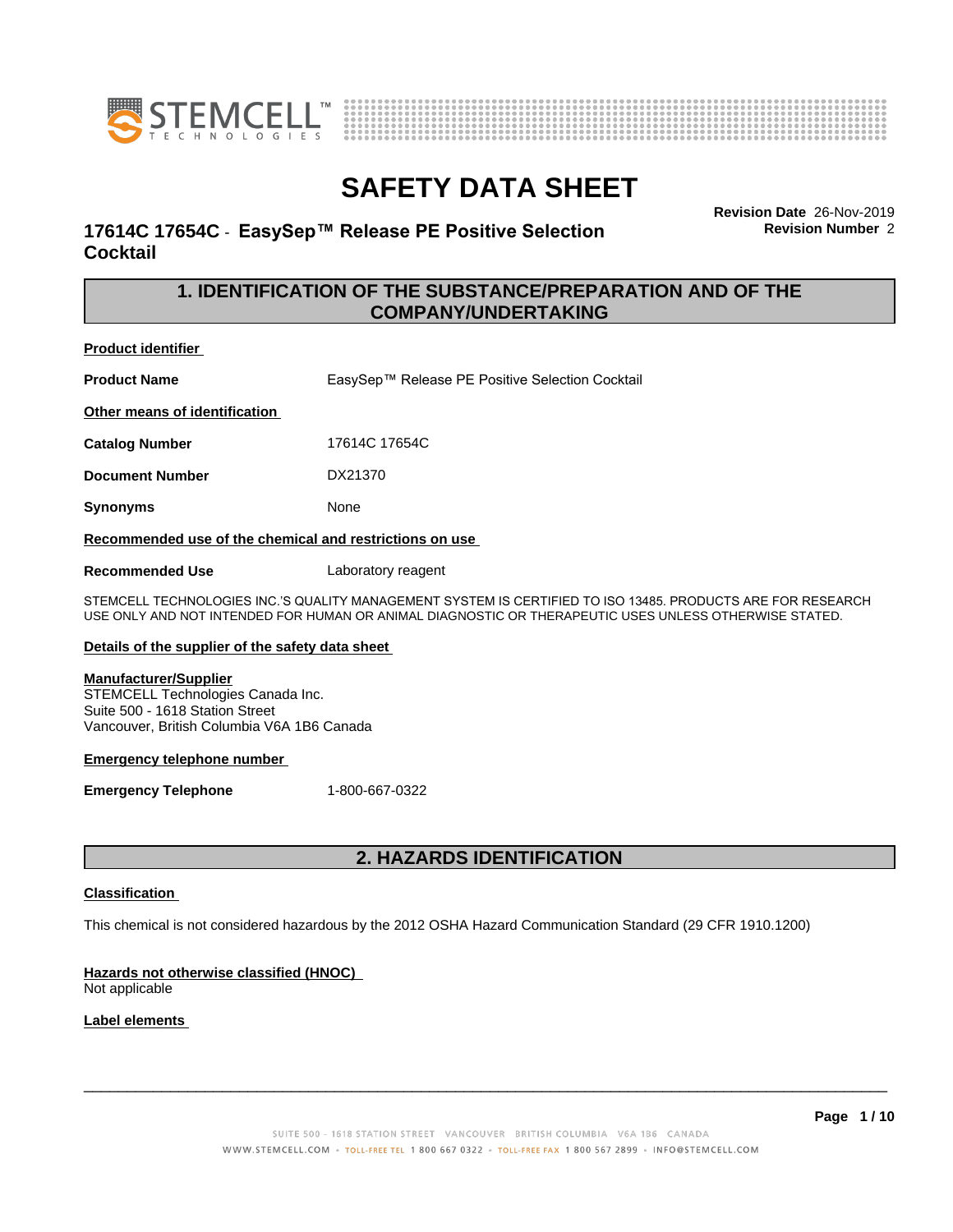



## \_\_\_\_\_\_\_\_\_\_\_\_\_\_\_\_\_\_\_\_\_\_\_\_\_\_\_\_\_\_\_\_\_\_\_\_\_\_\_\_\_\_\_\_\_\_\_\_\_\_\_\_\_\_\_\_\_\_\_\_\_\_\_\_\_\_\_\_\_\_\_\_\_\_\_\_\_\_\_\_\_\_\_\_\_\_\_\_\_\_\_\_\_ **Revision Date** 26-Nov-2019 **17614C 17654C - EasySep™ Release PE Positive Selection The Convertion Revision Number 2 Cocktail**

**Revision Number** 2



**Other Information**

Not applicable

**Unknown acute toxicity** 0 % of the mixture consists of ingredient(s) of unknown toxicity

0 % of the mixture consists of ingredient(s) of unknown acute oral toxicity

0 % of the mixture consists of ingredient(s) of unknown acute dermal toxicity

0 % of the mixture consists of ingredient(s) of unknown acute inhalation toxicity (gas)

0 % of the mixture consists of ingredient(s) of unknown acute inhalation toxicity (vapor)

0 % of the mixture consists of ingredient(s) of unknown acute inhalation toxicity (dust/mist)

## **3. COMPOSITION/INFORMATION ON INGREDIENTS**

## **Substance**

Not applicable.

### **Mixture**

Not a hazardous substance or mixture according to the Globally Harmonized System (GHS)

\*The exact percentage (concentration) of composition has been withheld as a trade secret.

## **4. FIRST AID MEASURES**

## **Description of first aid measures**

**Inhalation** Remove to fresh air.

**Eye contact Rinse thoroughly with plenty of water for at least 15 minutes, lifting lower and upper eyelids.** Consult a physician.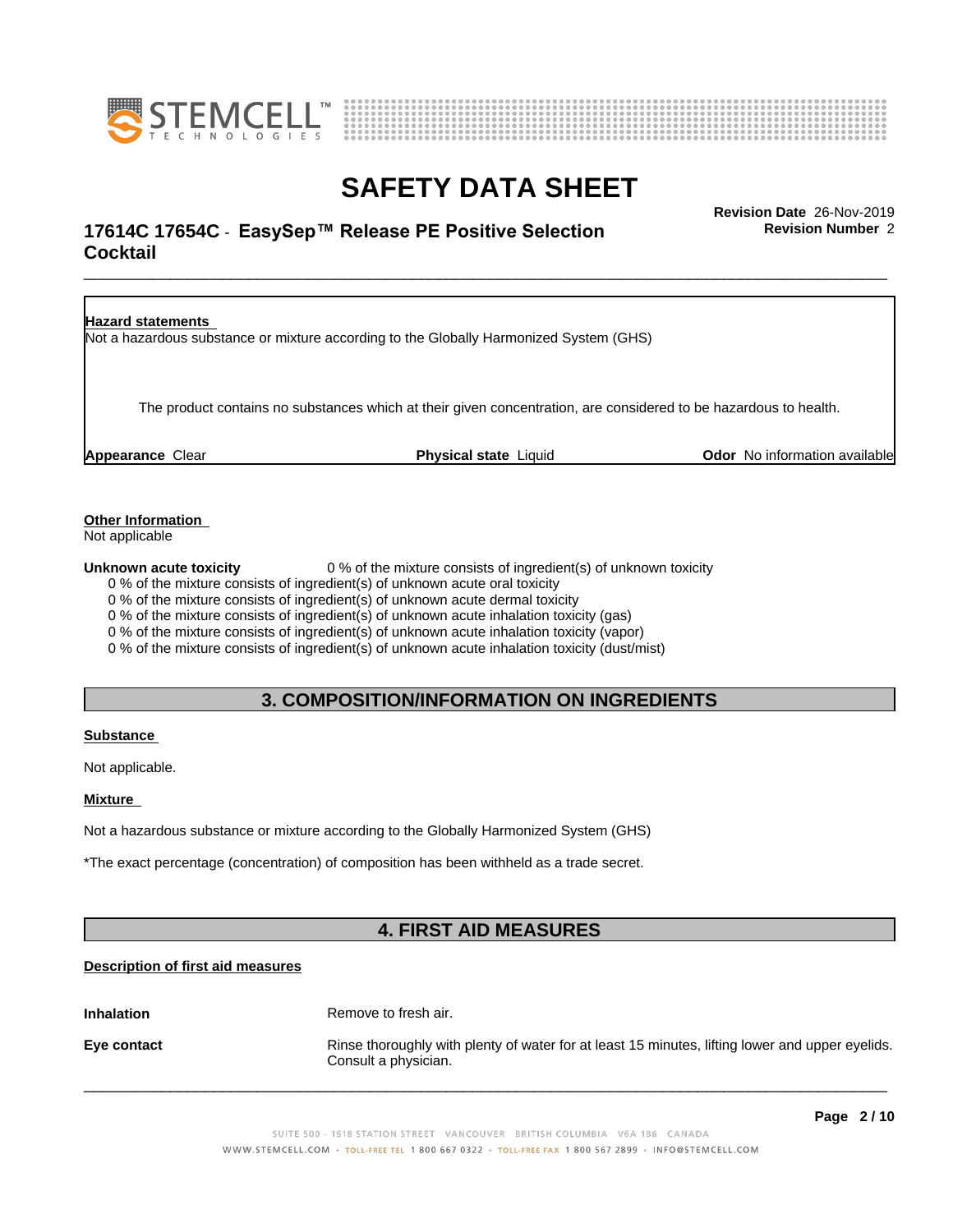



## \_\_\_\_\_\_\_\_\_\_\_\_\_\_\_\_\_\_\_\_\_\_\_\_\_\_\_\_\_\_\_\_\_\_\_\_\_\_\_\_\_\_\_\_\_\_\_\_\_\_\_\_\_\_\_\_\_\_\_\_\_\_\_\_\_\_\_\_\_\_\_\_\_\_\_\_\_\_\_\_\_\_\_\_\_\_\_\_\_\_\_\_\_ **Revision Date** 26-Nov-2019 **17614C 17654C - EasySep™ Release PE Positive Selection The Convertion Revision Number 2 Cocktail**

**Skin contact** Wash skin with soap and water. **Ingestion Clean mouth with water and drink afterwards plenty of water. Most important symptoms and effects, both acute and delayed Symptoms** No information available. **Indication of any immediate medical attention and special treatment needed Note to physicians** Treat symptomatically. **5. FIRE-FIGHTING MEASURES Suitable Extinguishing Media** Use extinguishing measures that are appropriate to local circumstances and the surrounding environment. **Unsuitable extinguishing media** CAUTION: Use of water spray when fighting fire may be inefficient. **Specific hazards arising from the chemical** No information available. **Explosion data**

| Special protective equipment for | Firefighters should wear self-contained breathing apparatus and full firefighting turnout |
|----------------------------------|-------------------------------------------------------------------------------------------|
| fire-fighters                    | gear. Use personal protection equipment.                                                  |

## **6. ACCIDENTAL RELEASE MEASURES**

### **Personal precautions, protective equipment and emergency procedures**

**Personal precautions** Ensure adequate ventilation.

**Sensitivity to Mechanical Impact** None. **Sensitivity to Static Discharge** None.

## **Environmental precautions**

**Environmental precautions** See Section 12 for additional Ecological Information.

### **Methods and material for containment and cleaning up**

 $\overline{\phantom{a}}$  ,  $\overline{\phantom{a}}$  ,  $\overline{\phantom{a}}$  ,  $\overline{\phantom{a}}$  ,  $\overline{\phantom{a}}$  ,  $\overline{\phantom{a}}$  ,  $\overline{\phantom{a}}$  ,  $\overline{\phantom{a}}$  ,  $\overline{\phantom{a}}$  ,  $\overline{\phantom{a}}$  ,  $\overline{\phantom{a}}$  ,  $\overline{\phantom{a}}$  ,  $\overline{\phantom{a}}$  ,  $\overline{\phantom{a}}$  ,  $\overline{\phantom{a}}$  ,  $\overline{\phantom{a}}$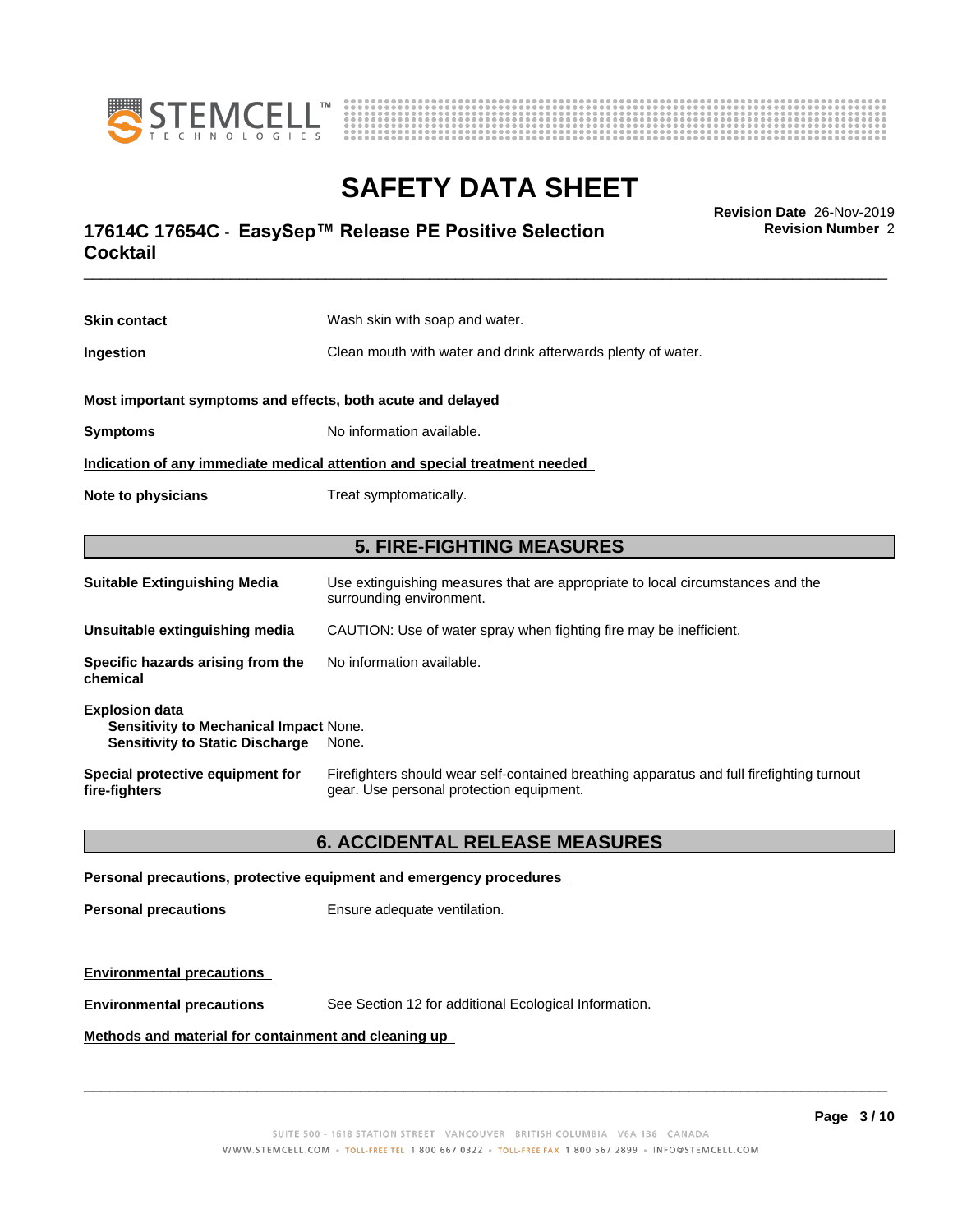



**Revision Number** 2

## \_\_\_\_\_\_\_\_\_\_\_\_\_\_\_\_\_\_\_\_\_\_\_\_\_\_\_\_\_\_\_\_\_\_\_\_\_\_\_\_\_\_\_\_\_\_\_\_\_\_\_\_\_\_\_\_\_\_\_\_\_\_\_\_\_\_\_\_\_\_\_\_\_\_\_\_\_\_\_\_\_\_\_\_\_\_\_\_\_\_\_\_\_ **Revision Date** 26-Nov-2019 **17614C 17654C - EasySep™ Release PE Positive Selection The Convertion Revision Number 2 Cocktail**

| <b>Methods for containment</b>         | Prevent further leakage or spillage if safe to do so.                                |  |
|----------------------------------------|--------------------------------------------------------------------------------------|--|
| Methods for cleaning up                | Pick up and transfer to properly labeled containers.                                 |  |
| <b>Prevention of secondary hazards</b> | Clean contaminated objects and areas thoroughly observing environmental regulations. |  |

## **7. HANDLING AND STORAGE**

### **Precautions for safe handling**

**Advice on safe handling** Handle in accordance with good industrial hygiene and safety practice.

### **Conditions for safe storage, including any incompatibilities**

**Storage Conditions** Keep containers tightly closed in a dry, cool and well-ventilated place.

## **8. EXPOSURE CONTROLS/PERSONAL PROTECTION**

# **Control parameters Exposure Limits** This product, as supplied, does not contain any hazardous materials with occupational exposure limits established by the region specific regulatory bodies. **Appropriate engineering controls Engineering controls** Showers Eyewash stations Ventilation systems. **Individual protection measures, such as personal protective equipment Eye/face protection** No special protective equipment required. **Skin and body protection** No special protective equipment required. **Respiratory protection** No protective equipment is needed under normal use conditions. If exposure limits are exceeded or irritation is experienced, ventilation and evacuation may be required.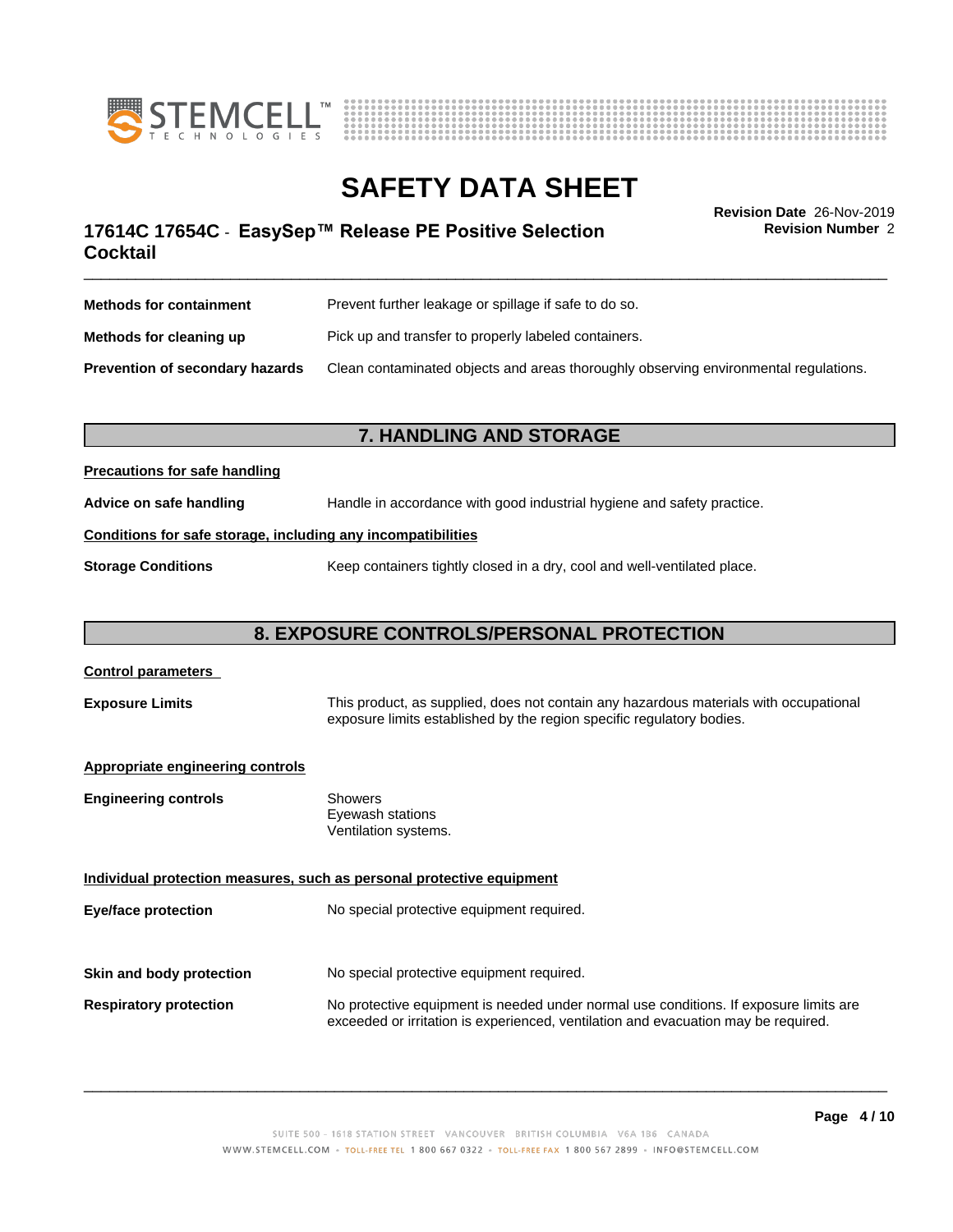



## \_\_\_\_\_\_\_\_\_\_\_\_\_\_\_\_\_\_\_\_\_\_\_\_\_\_\_\_\_\_\_\_\_\_\_\_\_\_\_\_\_\_\_\_\_\_\_\_\_\_\_\_\_\_\_\_\_\_\_\_\_\_\_\_\_\_\_\_\_\_\_\_\_\_\_\_\_\_\_\_\_\_\_\_\_\_\_\_\_\_\_\_\_ **Revision Date** 26-Nov-2019 **17614C 17654C - EasySep™ Release PE Positive Selection The Convertion Revision Number 2 Cocktail**

**General hygiene considerations** Handle in accordance with good industrial hygiene and safety practice.

## **9. PHYSICAL AND CHEMICAL PROPERTIES**

## **Information on basic physical and chemical properties**

**Physical state** Liquid **Appearance** Clear<br> **Color** No inf

**Explosive properties**<br> **Oxidizing properties**<br>
No information available **Oxidizing properties Property Remarks •Method Property Remarks •Method pH** No data available None known<br> **Melting point / freezing point** No data available None known **Melting point / freezing point** No data available None known<br> **Boiling point / boiling range** No data available None known **Boiling point / boiling range Flash point No data available None known Evaporation rate** *rate* No data available **None known Flammability (solid, gas)** No data available None known **Flammability Limit in Air None known None known Upper flammability limit:** No data available **Lower flammability limit:** No data available **Vapor pressure No data available None known Vapor density Notata available None known Relative density No data available None known**<br> **Water solubility No data available None known**<br>
No data available **Water solubility Solubility in other solvents** No data available **None known**<br> **Partition coefficient** No data available **None known**<br>
None known **Partition coefficient**<br> **Autoignition temperature**<br>
No data available **Autoignition temperature No data available None known**<br> **Decomposition temperature** No data available **None known**<br>
None known **Decomposition temperature** No data available<br> **Kinematic viscosity** No data available **Kinematic viscosity No data available None known**<br> **Notata available None known**<br>
Notata available **None known Dynamic viscosity No data available None known** 

**Other Information Softening point** No information available **VOC** Content (%)

**No information available Odor** No information available **Odor threshold** No information available

**Molecular weight** No information available **Molecular formula No information available**<br>**VOC Content (%)** No information available **Liquid Density** No information available **Bulk density** No information available

## **10. STABILITY AND REACTIVITY**

**Reactivity No information available.** 

SUITE 500 - 1618 STATION STREET VANCOUVER BRITISH COLUMBIA V6A 1B6 CANADA WWW.STEMCELL.COM · TOLL-FREE TEL 1 800 667 0322 · TOLL-FREE FAX 1 800 567 2899 · INFO@STEMCELL.COM

 $\overline{\phantom{a}}$  ,  $\overline{\phantom{a}}$  ,  $\overline{\phantom{a}}$  ,  $\overline{\phantom{a}}$  ,  $\overline{\phantom{a}}$  ,  $\overline{\phantom{a}}$  ,  $\overline{\phantom{a}}$  ,  $\overline{\phantom{a}}$  ,  $\overline{\phantom{a}}$  ,  $\overline{\phantom{a}}$  ,  $\overline{\phantom{a}}$  ,  $\overline{\phantom{a}}$  ,  $\overline{\phantom{a}}$  ,  $\overline{\phantom{a}}$  ,  $\overline{\phantom{a}}$  ,  $\overline{\phantom{a}}$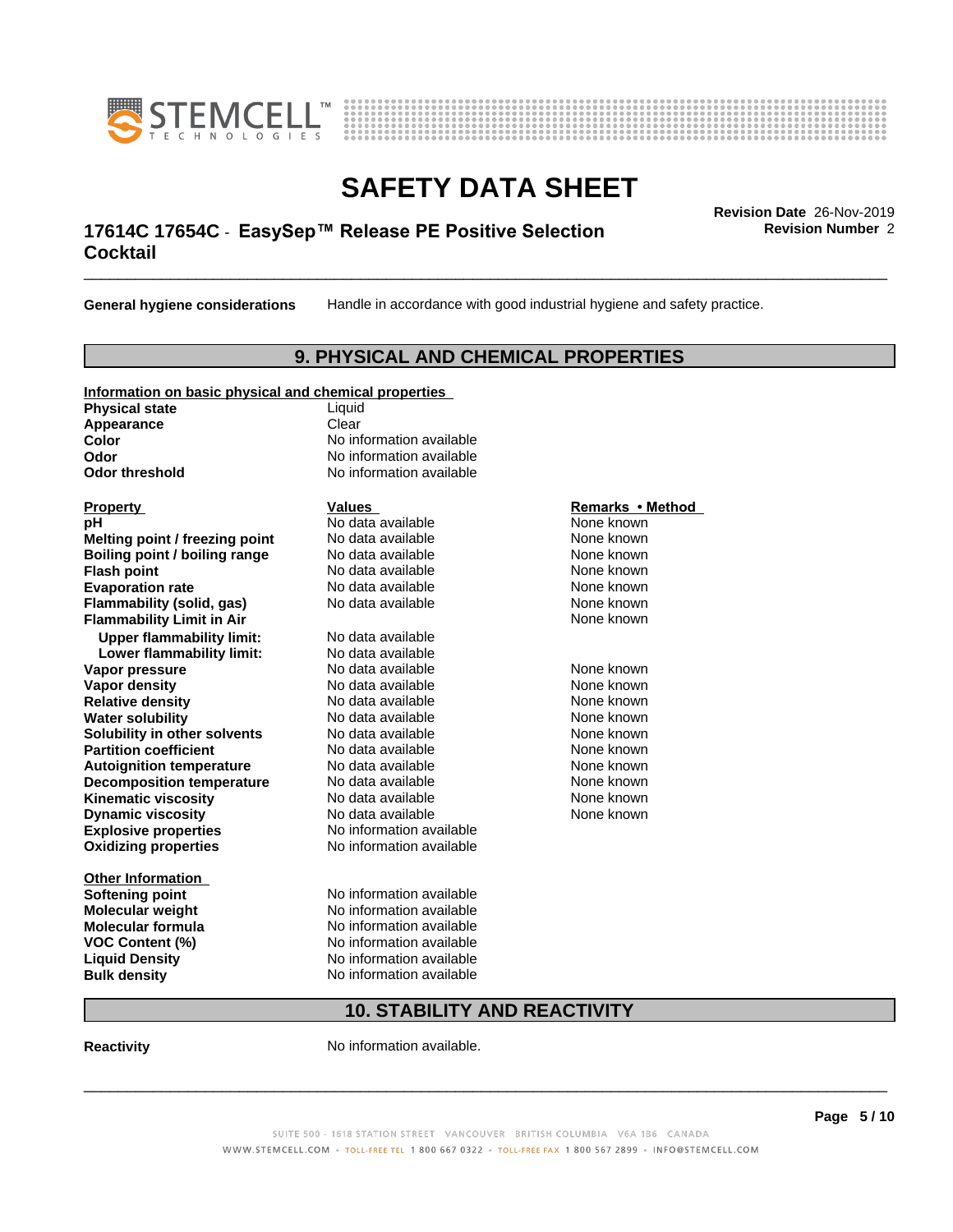



## \_\_\_\_\_\_\_\_\_\_\_\_\_\_\_\_\_\_\_\_\_\_\_\_\_\_\_\_\_\_\_\_\_\_\_\_\_\_\_\_\_\_\_\_\_\_\_\_\_\_\_\_\_\_\_\_\_\_\_\_\_\_\_\_\_\_\_\_\_\_\_\_\_\_\_\_\_\_\_\_\_\_\_\_\_\_\_\_\_\_\_\_\_ **Revision Date** 26-Nov-2019 **17614C 17654C - EasySep™ Release PE Positive Selection The Convertion Revision Number 2 Cocktail**

**Revision Number** 2

| <b>Chemical stability</b>                                        | Stable under normal conditions.                                            |
|------------------------------------------------------------------|----------------------------------------------------------------------------|
| Possibility of hazardous reactions None under normal processing. |                                                                            |
| <b>Conditions to avoid</b>                                       | None known based on information supplied.                                  |
| Incompatible materials                                           | None known based on information supplied.                                  |
|                                                                  | Hazardous decomposition products None known based on information supplied. |

## **11. TOXICOLOGICAL INFORMATION**

### **Information on likely routes of exposure**

### **Product Information**

| <b>Inhalation</b>   | Specific test data for the substance or mixture is not available.            |
|---------------------|------------------------------------------------------------------------------|
| Eye contact         | Specific test data for the substance or mixture is not available.            |
| <b>Skin contact</b> | Specific test data for the substance or mixture is not available.            |
| Ingestion           | Specific test data for the substance or mixture is not available.            |
|                     | Symptoms related to the physical, chemical and toxicological characteristics |

**Symptoms** No information available.

### **Numerical measures of toxicity**

### **Acute toxicity**

**Unknown acute toxicity** 0 % of the mixture consists of ingredient(s) of unknown toxicity

0 % of the mixture consists of ingredient(s) of unknown acute oral toxicity

0 % of the mixture consists of ingredient(s) of unknown acute dermal toxicity

0 % of the mixture consists of ingredient(s) of unknown acute inhalation toxicity (gas)

0 % of the mixture consists of ingredient(s) of unknown acute inhalation toxicity (vapor)

0 % of the mixture consists of ingredient(s) of unknown acute inhalation toxicity (dust/mist)

| Delayed and immediate effects as well as chronic effects from short and long-term exposure |  |
|--------------------------------------------------------------------------------------------|--|
|                                                                                            |  |

| <b>Skin corrosion/irritation</b> | No information available. |
|----------------------------------|---------------------------|
|                                  |                           |

**Serious eye damage/eye irritation** No information available.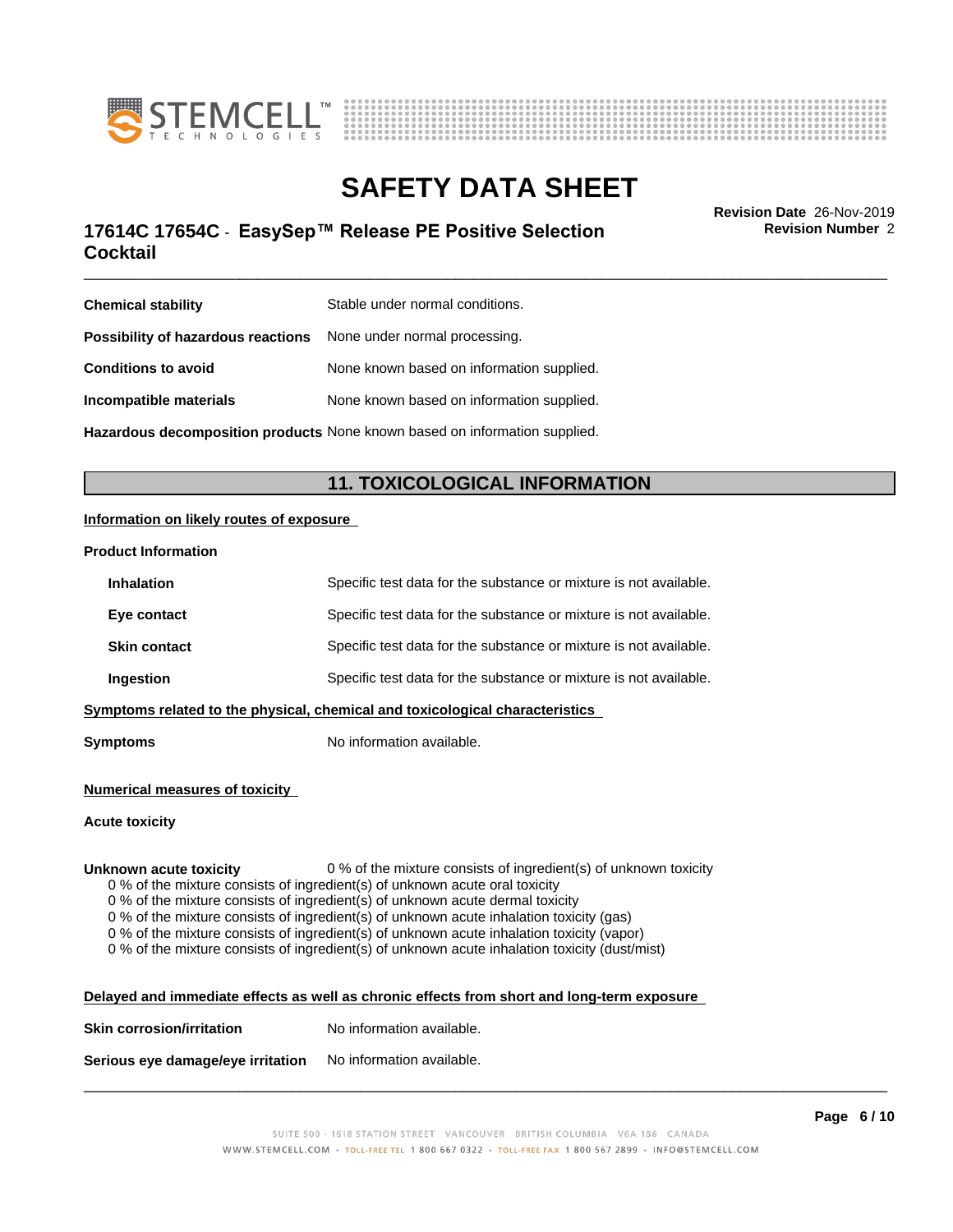



## \_\_\_\_\_\_\_\_\_\_\_\_\_\_\_\_\_\_\_\_\_\_\_\_\_\_\_\_\_\_\_\_\_\_\_\_\_\_\_\_\_\_\_\_\_\_\_\_\_\_\_\_\_\_\_\_\_\_\_\_\_\_\_\_\_\_\_\_\_\_\_\_\_\_\_\_\_\_\_\_\_\_\_\_\_\_\_\_\_\_\_\_\_ **Revision Date** 26-Nov-2019 **17614C 17654C - EasySep™ Release PE Positive Selection The Convertion Revision Number 2 Cocktail**

**Respiratory or skin sensitization** No information available. **Germ cell mutagenicity** No information available. **Carcinogenicity** No information available. **Reproductive toxicity** No information available. **STOT** - **single exposure** No information available. **STOT** - **repeated exposure** No information available. **Aspiration hazard** No information available.

## **12. ECOLOGICAL INFORMATION**

| <b>Ecotoxicity</b>                   | ٠                                  |
|--------------------------------------|------------------------------------|
| <b>Persistence and degradability</b> | No information available.          |
| <b>Bioaccumulation</b>               | There is no data for this product. |
| Other adverse effects                | No information available.          |

## **13. DISPOSAL CONSIDERATIONS**

| Waste treatment methods                |                                                                                                                    |
|----------------------------------------|--------------------------------------------------------------------------------------------------------------------|
| Waste from residues/unused<br>products | Dispose of in accordance with local regulations. Dispose of waste in accordance with<br>environmental legislation. |
| Contaminated packaging                 | Do not reuse empty containers.                                                                                     |

## **14. TRANSPORT INFORMATION**

**DOT** Not regulated

 $\overline{\phantom{a}}$  ,  $\overline{\phantom{a}}$  ,  $\overline{\phantom{a}}$  ,  $\overline{\phantom{a}}$  ,  $\overline{\phantom{a}}$  ,  $\overline{\phantom{a}}$  ,  $\overline{\phantom{a}}$  ,  $\overline{\phantom{a}}$  ,  $\overline{\phantom{a}}$  ,  $\overline{\phantom{a}}$  ,  $\overline{\phantom{a}}$  ,  $\overline{\phantom{a}}$  ,  $\overline{\phantom{a}}$  ,  $\overline{\phantom{a}}$  ,  $\overline{\phantom{a}}$  ,  $\overline{\phantom{a}}$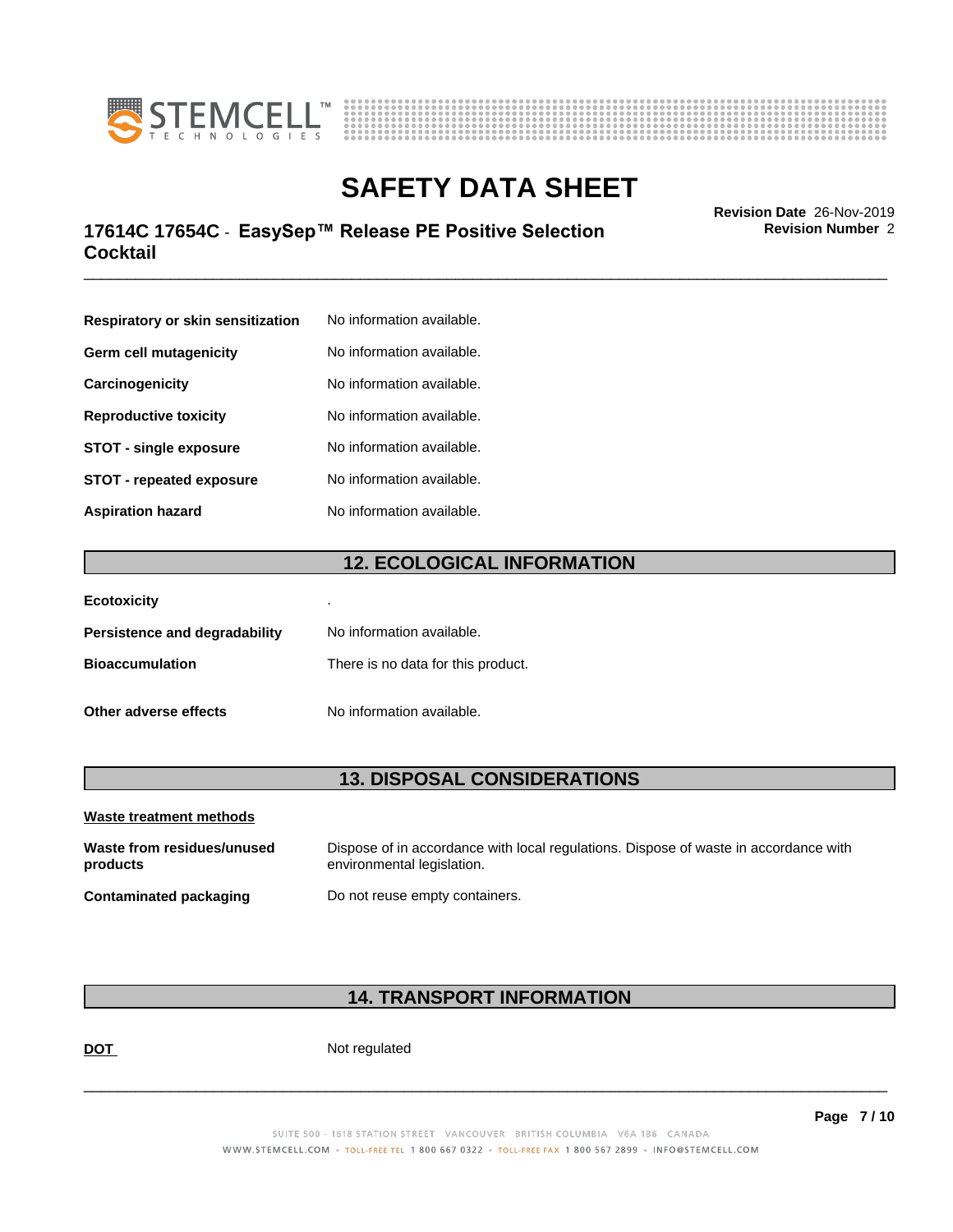



## \_\_\_\_\_\_\_\_\_\_\_\_\_\_\_\_\_\_\_\_\_\_\_\_\_\_\_\_\_\_\_\_\_\_\_\_\_\_\_\_\_\_\_\_\_\_\_\_\_\_\_\_\_\_\_\_\_\_\_\_\_\_\_\_\_\_\_\_\_\_\_\_\_\_\_\_\_\_\_\_\_\_\_\_\_\_\_\_\_\_\_\_\_ **Revision Date** 26-Nov-2019 **17614C 17654C - EasySep™ Release PE Positive Selection The Convertion Revision Number 2 Cocktail**

| <b>TDG</b>  | Not regulated |
|-------------|---------------|
| <b>MEX</b>  | Not regulated |
| ICAO (air)  | Not regulated |
| <b>IATA</b> | Not regulated |
| <b>IMDG</b> | Not regulated |
| RID         | Not regulated |
| <u>ADR</u>  | Not regulated |
| <b>ADN</b>  | Not regulated |
|             |               |

## **15. REGULATORY INFORMATION**

| <b>International Inventories</b> |                 |  |
|----------------------------------|-----------------|--|
| <b>TSCA</b>                      | Complies        |  |
| <b>DSL/NDSL</b>                  | Complies        |  |
| <b>EINECS/ELINCS</b>             | Complies        |  |
| <b>ENCS</b>                      | Does not comply |  |
| <b>IECSC</b>                     | Complies        |  |
| <b>KECL</b>                      | Complies        |  |
| <b>PICCS</b>                     | Complies        |  |
| <b>AICS</b>                      | Complies        |  |
|                                  |                 |  |

 **Legend:**

 **TSCA** - United States Toxic Substances Control Act Section 8(b) Inventory

 **DSL/NDSL** - Canadian Domestic Substances List/Non-Domestic Substances List

 **EINECS/ELINCS** - European Inventory of Existing Chemical Substances/European List of Notified Chemical Substances

 **ENCS** - Japan Existing and New Chemical Substances

 **IECSC** - China Inventory of Existing Chemical Substances

 **KECL** - Korean Existing and Evaluated Chemical Substances

 **PICCS** - Philippines Inventory of Chemicals and Chemical Substances

 **AICS** - Australian Inventory of Chemical Substances

### **US Federal Regulations**

## **SARA 313**

Section 313 of Title III of the Superfund Amendments and Reauthorization Act of 1986 (SARA). This product does not contain any chemicals which are subject to the reporting requirements of the Act and Title 40 of the Code of Federal Regulations, Part 372.

| N٥ |  |
|----|--|
| N٥ |  |
|    |  |

 $\overline{\phantom{a}}$  ,  $\overline{\phantom{a}}$  ,  $\overline{\phantom{a}}$  ,  $\overline{\phantom{a}}$  ,  $\overline{\phantom{a}}$  ,  $\overline{\phantom{a}}$  ,  $\overline{\phantom{a}}$  ,  $\overline{\phantom{a}}$  ,  $\overline{\phantom{a}}$  ,  $\overline{\phantom{a}}$  ,  $\overline{\phantom{a}}$  ,  $\overline{\phantom{a}}$  ,  $\overline{\phantom{a}}$  ,  $\overline{\phantom{a}}$  ,  $\overline{\phantom{a}}$  ,  $\overline{\phantom{a}}$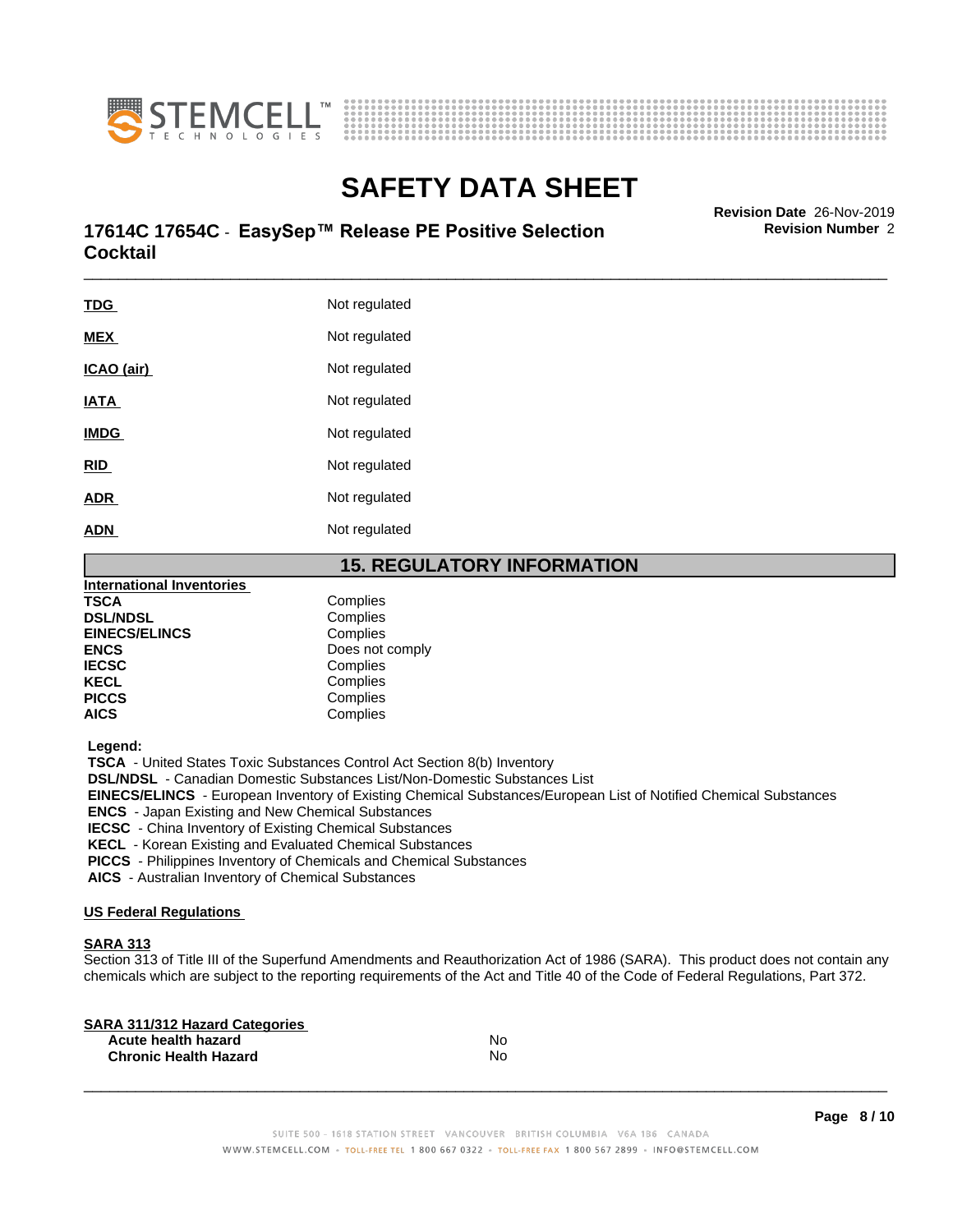



## \_\_\_\_\_\_\_\_\_\_\_\_\_\_\_\_\_\_\_\_\_\_\_\_\_\_\_\_\_\_\_\_\_\_\_\_\_\_\_\_\_\_\_\_\_\_\_\_\_\_\_\_\_\_\_\_\_\_\_\_\_\_\_\_\_\_\_\_\_\_\_\_\_\_\_\_\_\_\_\_\_\_\_\_\_\_\_\_\_\_\_\_\_ **Revision Date** 26-Nov-2019 **17614C 17654C - EasySep™ Release PE Positive Selection The Convertion Revision Number 2 Cocktail**

**Fire hazard** No **Sudden release of pressure hazard** No **Reactive Hazard** No

### **CWA** (Clean Water Act)

This product does not contain any substances regulated as pollutants pursuant to the Clean Water Act (40 CFR 122.21 and 40 CFR 122.42).

### **CERCLA**

This material, as supplied, does not contain any substances regulated as hazardous substances under the Comprehensive Environmental Response Compensation and Liability Act (CERCLA) (40 CFR 302) or the Superfund Amendments and Reauthorization Act (SARA) (40 CFR 355). There may be specific reporting requirements at the local, regional, or state level pertaining to releases of this material.

### **US State Regulations**

### **California Proposition 65**

This product does not contain any Proposition 65 chemicals.

### **U.S. State Right-to-Know Regulations**

### **US State Regulations**

| Chemical name            | New Jersey | Massachusetts | <b>Pennsylvania</b> |
|--------------------------|------------|---------------|---------------------|
| Water                    |            |               |                     |
| 7732-18-5                |            |               |                     |
| Sodium Phosphate Dibasic |            |               |                     |
| 7558-79-4                |            |               |                     |

### **U.S. EPA Label Information**

**EPA Pesticide Registration Number** Notapplicable

## **16. OTHER INFORMATION, INCLUDING DATE OF PREPARATION OF THE LAST REVISION**

**Prepared By, State Control. STEMCELL Technologies Canada Inc.** Cuality Control. STEMCELL Technologies Canada Inc.

**Revision Date** 26-Nov-2019

**Revision Note** Noinformation available.

**Disclaimer**

The information provided in this Safety Data Sheet is correct to the best of our knowledge, information and belief at the date of its publication. The information given is designed only as a guidance for safe handling, use, processing, storage,

 $\overline{\phantom{a}}$  ,  $\overline{\phantom{a}}$  ,  $\overline{\phantom{a}}$  ,  $\overline{\phantom{a}}$  ,  $\overline{\phantom{a}}$  ,  $\overline{\phantom{a}}$  ,  $\overline{\phantom{a}}$  ,  $\overline{\phantom{a}}$  ,  $\overline{\phantom{a}}$  ,  $\overline{\phantom{a}}$  ,  $\overline{\phantom{a}}$  ,  $\overline{\phantom{a}}$  ,  $\overline{\phantom{a}}$  ,  $\overline{\phantom{a}}$  ,  $\overline{\phantom{a}}$  ,  $\overline{\phantom{a}}$